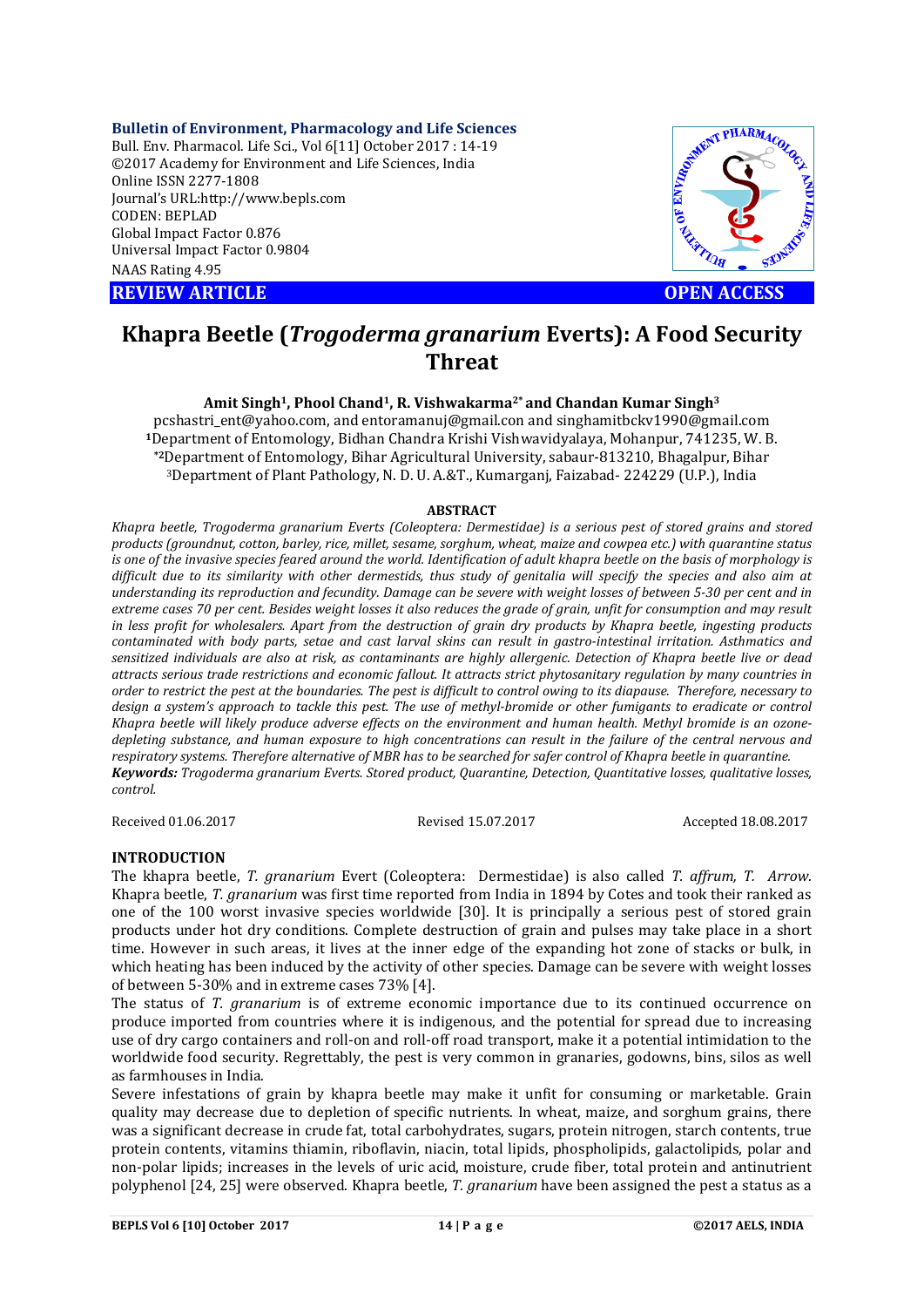technical barrier to trade due to quality deteriorating characteristics [36]. This is a native pest of India but prefers hot and dry climates of Asia, Africa and Eurasia [7] but also reported in USA [18].

#### **HOST RANGE**:

Groundnut, Cotton, Barley, Rice, Millet, Sesame, Sorghum, stored products (dried stored products), Wheat, Maize and Cowpea etc.

# **IDENTIFICATION**

There are about 134 species of Trogoderma in the world [20] with 12 of them occurring in storage facilities. Taking into account that many Trogoderma species taking place in storage facilities closely resemble *T. granarium,* the correct identification of the pest is not an easy task. Thankfully, there are many old and recent identification keys available for larvae and adults of the *T. granarium* (Bousquet, 2010)

Most of the time, identification is based on an examination of the adult's genitalia or larval mouthparts, especially when the specimen is damaged with missing body part. Identification of eggs and pupae based on external features is currently not possible [29]. The numbers of species of Trogoderma are namely *T. granarium* (Everts), *T. variable* (Ballion), *T. glabrum* (Herbst), *T. grassmani* (Beal), *T. ornatum* (Say), *T. parabile* (Beal), *T.simplex* (Jayne), *T. sternalesternale* (Jayne), *T. sternalemaderae* (Beal), *T. sternaleplagifer* (Casey), *T. inclusum* (Le Cont) and *T. versicolor* (Creutzer).

#### **BIOLOGY AND MORPHOLOGY**

**Eggs:** Female begins to lay eggs on the grains, singly or sometimes in clusters of 2 - 5. The eggs are initially milky-white, later pale-yellowish; typically cylindrical, 0.7 mm long and 0.25 mm broad; one end rounded, the other more pointed and bearing a number of spine-like projections, broader at the base and tapering distally. The egg period varies from 3 -10 days [35].

**Larva:** Total length of the first-instar larva is 1.6-1.8 mm, a little more than half of which consists of a long tail, made up of a number of hairs borne on the last abdominal segment. Body width is 0.25-0.3 mm, and colour uniformly yellowish-white, except for the head and body hairs which are brown. The head bears a short antenna of three segments. A characteristic feature of the larva is the presence of two kinds of body hairs: simple hairs, in which the shaft bears many small, stiff, upwardly directed processes; and barbed hairs, in which the shaft is constricted at regular intervals, and in which the apex consists of a barbed head. This brown or yellowish-brown head is as long as the combined lengths of four of the preceding segments. Simple hairs are scattered over the dorsal surface of the head and body segments. The tail consists of two groups of long simple hairs, borne on the 9th abdominal segment. Barbed hairs are found in pairs of tufts, borne on certain abdominal tergites. As the larva increases in size, the colour changes progressively from the pale yellowish-white of the first-instar larva to a golden or reddish-brown. The density of the body hairs increases but these hairs and the tail become much shorter in proportion to the length and breadth of the larval body, and in the 4th instar the hairs give the appearance of four dark transverse bands. The mature larva is approximately 6 mm in length and 1.5 mm in breadth [35]. Morphologically, the mature larva of Khapra beetle can be separated from that of *T. versicolor*by the absence of a dark pretergal line on the 7th and 8th abdominal segments, such a line being faint or absent on the 7th segment and never present on the 8th segment in Khapra beetle [35] and three pairs of legs. Larval period is 20 - 40 days [6].

**Pupa:** At the last ecdysis, the larval skin splits, but the pupa remains within this skin for the whole of its life. The pupa is of the exarate type; male smaller than female, average lengths being 3.5 mm and 5 mm, respectively [35]. Whitish colour [6]. Pupal period is 4 - 6 days. Pupation takes place in the last larval skin among the grains.

**Adult:** Oblong-oval beetle; about 1.6-3.0 mm long by 0.9-1.7 mm wide; males brown to black, with indistinct reddish-brown markings on the wing covers; females are slightly larger than males, and lighter in colour; antennae are 11-segmented; the head is small and usually deflexed. Mated female live 4-7 days while unmated female live 20-30 days and male live 7-12 days. Complete development from egg to adult varies from 26-220 days.

#### **DAMAGE SYMPTOMS**

*T. granarium* may remain hidden deep in the stored food for relatively long periods. The greatest damage is done in summer from July to October. In bag stores, the first signs of infestation are masses of hairy cast larval skins, which gradually push out from the crevices between sacks; this is a sign that the stored food should be fumigated immediately. The grub crawls over and consumes the grain. The grubs eat the grain near the embryo or at any other weak point and from there proceed inwards. They usually confine themselves to the upper 50 cm layer of grains in a heap or to the periphery in a sack of grains. They can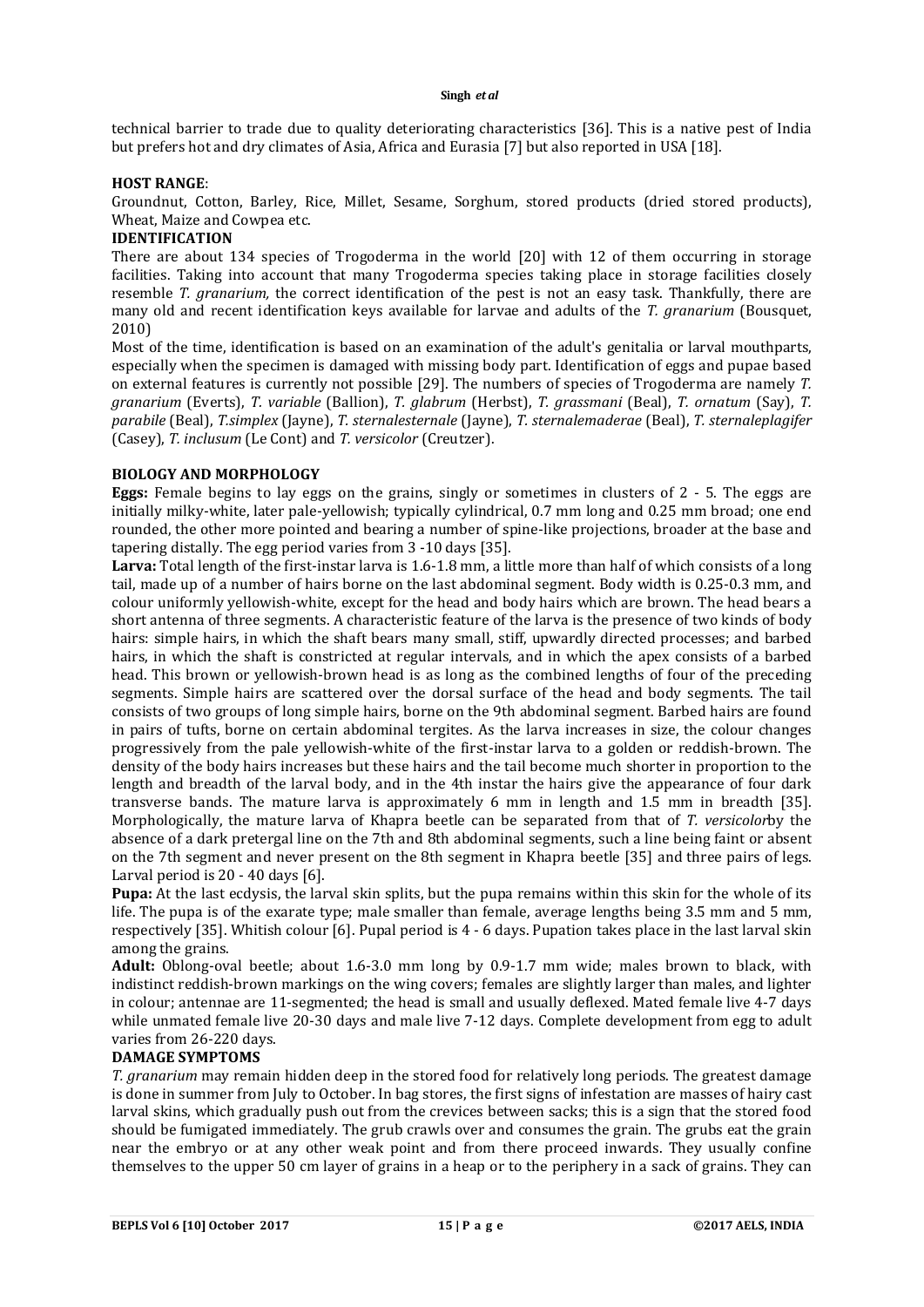reduce the grain to a mere frass. Since the larvae are positively thigmotactic, they can be collected by merely placing gunny bags on a heap of grain.

#### **DETECTION AND INSPECTION METHOD:**

The most likely stage to be seen during inspection is the larva and the most usual evidence is accumulated cast larval skins. Trapping is another way to detect or monitor the presence of *T. granarium*. Use of pheromone, food attractant or combination traps for the early detection of khapra beetle in commodities and in structures can be an important part of quarantine, detection or control programmes. Special attention should be given to any produce from the areas where the pest is indigenous, (the potential for spread due to international trades make it a continued threat to many countries) especially oilseeds and oilseed products, pulses, cereals and gums, as well as used and new sacks and hessian from these areas. In warehouses which are suspect, examine cracks and crevices and look behind any paneling against walls. In ships, look also under rust scale, under timber coverings of tanks, on ledges, etc. In dry cargo containers, look between floor boards and behind linings.

#### **RESTRICTIONS ON NONCOMMERCIAL AND COMMERCIAL COMODITIES IMPORTED FROM COUNTRIES WHERE KHAPRA BEETLE IS KNOWN TO OCCUR**

The U.S. Department of Agriculture's Animal and Plant Health Inspection Service (APHIS) has established restrictions on the importation of commercial and noncommercial shipments of rice, soybeans, *Cicer*  species (e.g., chickpeas), and safflower seeds from countries where Khapra beetle (*T. granarium*) is known to occur. These restrictions apply to all countries where Khapra beetle is known to occur, including Afghanistan, Algeria, Bangladesh, Burkina Faso, Cyprus, Egypt, India, Iran, Iraq, Israel, Libya, Mali, Mauritania, Morocco, Myanmar, Niger, Nigeria, Pakistan, Saudi Arabia, Senegal, Sri Lanka, Sudan, Syria, Tunisia, Turkey, and the United Arab Emirates.

The introduction and establishment of this beetle into the United States poses a serious threat to stored agricultural products, including spices, grains, and packaged foods. Previous detections of Khapra beetle have resulted in massive, long-term control and eradication efforts at great cost to the American taxpayer. Noncommercial quantities are defined as amounts for personal use and not for resale, including those transported in international passenger baggage, by mail, or by courier. The Khapra beetle's size and other characteristics make it very difficult for members of the general public to identify. Returning travelers must declare all agricultural items on their Customs Declaration Form or verbally to a U.S. Customs and Border Protection officer or agriculture specialist at the first U.S. port of entry. Failure to declare agricultural items can result in up to \$10,000 in fines and penalties. Commercial shipments must be inspected and accompanied by a phytosanitary certificate with an additional declaration stating that the shipment has been inspected and found free of Khapra beetle. A phytosanitary certificate or phytosanitary certificate of re-export with the same additional declaration is also required for commercial shipments originating from countries known to have Khapra beetle that make entry into another country before re-exportation to the United States. The means of conveyance must also be inspected and found free of Khapra beetle [4].

# **ESTIMATE OF ECONOMIC IMPACT ON PRODUCTION, ALLIED INDUSTRIES AND NATIVE ECOSYSTEMS**

# **Trade impact:**

International grain markets are becoming more discerning but Australian industry to continue to be victorious, it is essential that we acclimatize to these changing markets especially given that 75% of our annual harvest is exported. Customers continue to demand grain that is totaly free from insect and diseases. Particularly in the case of Khapra beetle it would be of the unwelcome for Australia to be able to claim freedom of this pest. When Australia was erroneously listed as "Khapra beetle" country in the late 1940"s, it took over 15 years of lobbying and publication to have this stigma removed [17]. Many Australian export markets could disappear immediately if Khapra beetle is found to be present [11]. Under 4 scenarios in an assessment of the potential economic impact of Khapra beetle in Western Australia, costs associated with export market losses ranged from \$46 million/year to 117 million/year, while the present value of costs over a 30 year period ranged from \$200 million to \$1.6 billion. Khapra beetle could be controlled to acceptable levels by existing (phosphine) or additional (methyl bromide, heat, controlled atmospheres, irradiation) control measures. In this case the costs of Khapra beetle to Western Australia would be substantially less than the estimates quoted above.

#### **Environmental Impact:**

Apart from the destruction of grain products by Khapra beetle, ingesting products contaminated with body parts, setae and cast larval skins can result in gastro-intestinal irritation. Asthmatics and sensitised individuals are also at risk, as contaminants are highly allergenic. Since infestations would most likely be confined to grain storage facilities and other buildings, this pest is not expected to have significant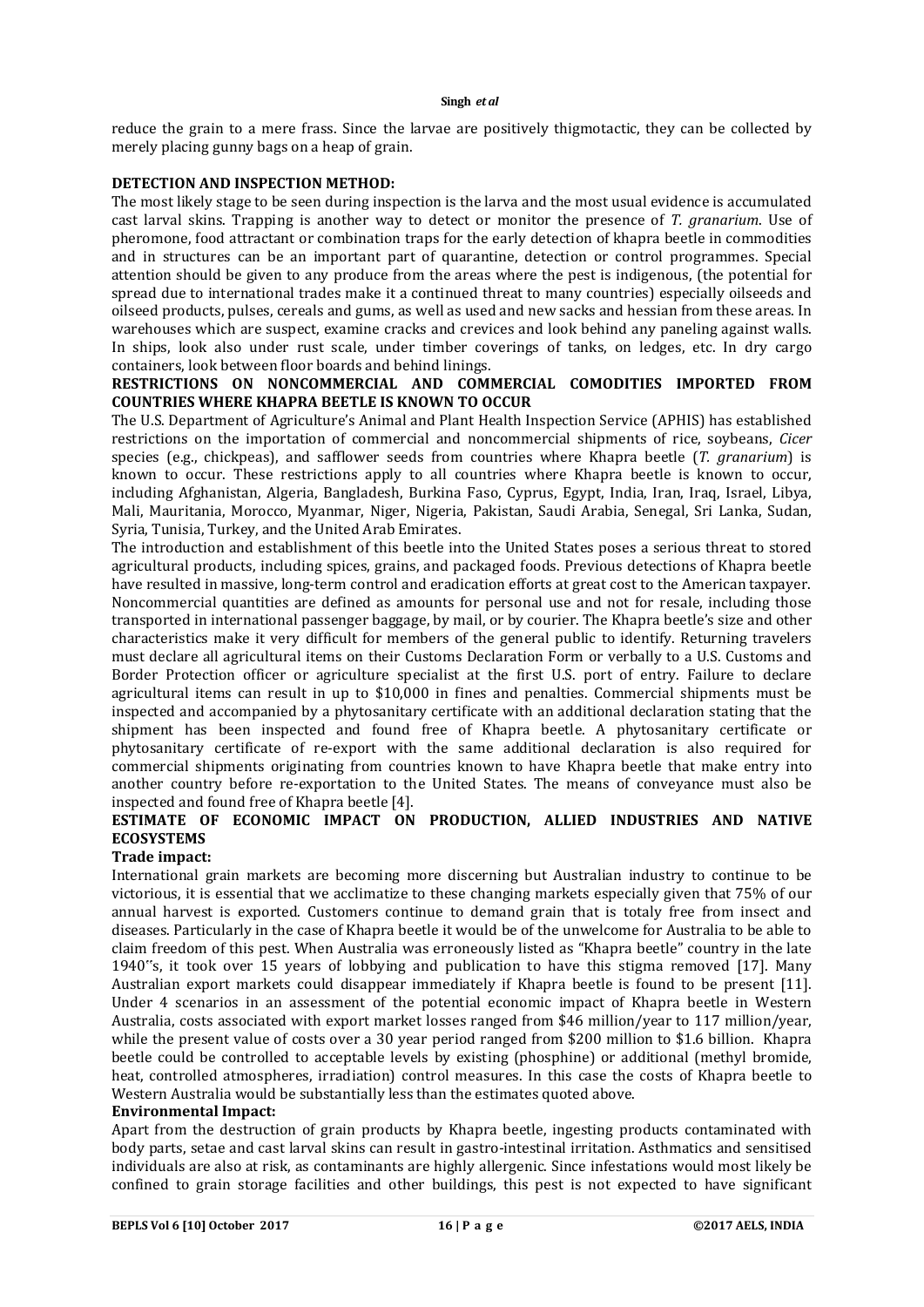impacts on natural environments or endangered / threatened species [36]. The use of methyl-bromide or other fumigants to eradicate or control Khapra beetle will likely produce adverse effects to the environment and human health. Methyl bromide is an ozone-depleting substance, and human exposure to high concentrations can result in the failure of the central nervous and respiratory systems [37].

#### **CONTROL MEASURES:**

#### **Physical:**

The occurrence of resistance development by the khapra beetle to phosphine has forced the scientists to look for alternatives such as modified atmospheres, use of elevated temperatures and others, which had conventionally been used for many years in the past. Diapausing larvae of the *T. granarium* have been reported as the most tolerant stored product pest to a high  $\cdot$  CO<sub>2</sub> atmosphere, requiring very long exposure times for efficient control [32]. Complete mortality was observed at  $>60\%$  CO<sub>2</sub> after 17-30 days exposure at 25-30°C [32, 46].

Developmental stages of *T. granarium* were exposed to low-pressure (50 mmHg) within test chambers containing cocoa beans (R.H. 55%,  $30\degree$ ). Under those conditions, the most tolerant stage (egg) recorded complete mortality after 46 h. Under certain circumstances this vacuum treatment could provide a good quarantine solution. Recent experiments have shown that [27, 29] are necessary for complete mortality even under 'unrealistic' freezing temperatures (-16<sup>o</sup>C) [15]. On the other hand, heat treatment has been well documented as an effective alternative against *T. granarium* [44, 8, 31]. Such methods may be practically applied mainly in countries where summer temperature exceeds 40oC and a little energy cost will incur to maintain temperature at 60°C. Exposure of *T. granarium* to 60°C for 30 min is sufficient to achieve 100% kill of all stages [10]. Moreover, when pupae were exposed to  $45^{\circ}$ C for 48 h the emerging adults were sterile. Despite the great potential of this method as a control treatment against the khapra beetle, no recent literature data are available. Gamma or other types of irradiation have also been evaluated as a quarantine treatment against the khapra beetle [38, 39, 16]. Both gamma equipment containing radioisotopes such as cobalt 60 and electron beam accelerators can be used to disinfest stored commodities. Recent experimental data suggested that the effective quarantine irradiation dose for khapra beetle was 200 Gy. Apart from gamma, the UVC irradiation has also been evaluated as a control agent against the khapra beetle. Eggs and pupae were the most sensitive and tolerant stages, respectively [19] currently, several stored grains and pulses are commercially irradiated in Indonesia, France and South Africa [47].

#### **Biological:**

The biological agent (predators, parasitoids, nematodes, pathogens etc.) have also been studied as control agents against the *T. granarium*. The entomopathogens *Mattesia trogodermae* Canning (Protozoa: Neogregarinida) [21], *Metarhizium anisopliae* (Metschinkoff) (Ascomycota: Hypocreales) [28], 2011) and *Bacillus thuringiensis* Berliner (Bacilli: Bacillaceae) [1], the parasitic nematodes *Steinernema feltiae* (Filipjev) [26] and *Steinernema masoodi* (Ali, Shaheen, Pervez and Hussain) (Rhabditida: Steinernematidae) [2] the ectoparasitoid *Laelius pedatus* (Say) and the generalist predator *Xylocoris flavipes* (Reuter) (Hemiptera: Anthocoridae) [41] have been found to parasitize or prey on the khapra beetle.

# **Atmospheres**

Annis [3] reported that 16 days exposure at 80% CO<sub>2</sub> (20-30°C) or 0.1% oxygen at 20-29°C for more than 20 days was required to eliminate Khapra beetle [46], High pressure CO2 may be effective with only brief exposures (a few hours).

#### **HEAT**

Heat treatment appears to be a potentially useful technique for quarantine treatment of heat tolerant commodities against Khapra beetle. There is a surprising quantity of data available to substantiate this. [22] heat dosages aimed at to eliminate Khapra beetle. It is suggested that a conservative heat dosage of at least 120 minutes at 55°C at the site of the infestation would be adequate to eliminate Khapra beetle [43].

# **IRRADIATION**

Rees and Banks [43] refer to many laboratory-based studies on use of irradiation to sterilize Khapra beetle for its control. Most of these studies are directed at adult insects, often not the stage of concern in quarantine treatments. Studies on effectiveness of irradiation on apparently diapause larvae are not adequate to base a sound assessment on, but they suggest diapause larvae are very tolerant to irradiation at low temperatures (< 20ºC). Data is available and done by Rahalkarand Nair [40].

# **PLANT EXTRACT**

Repellence and toxicity of a plethora of plant species against *T. granarium* have been evaluated [12, 13, 33, 42, 23]. The use of neem (*Azadirachta indica*) essential oil as a fumigant or as seed powder mixed into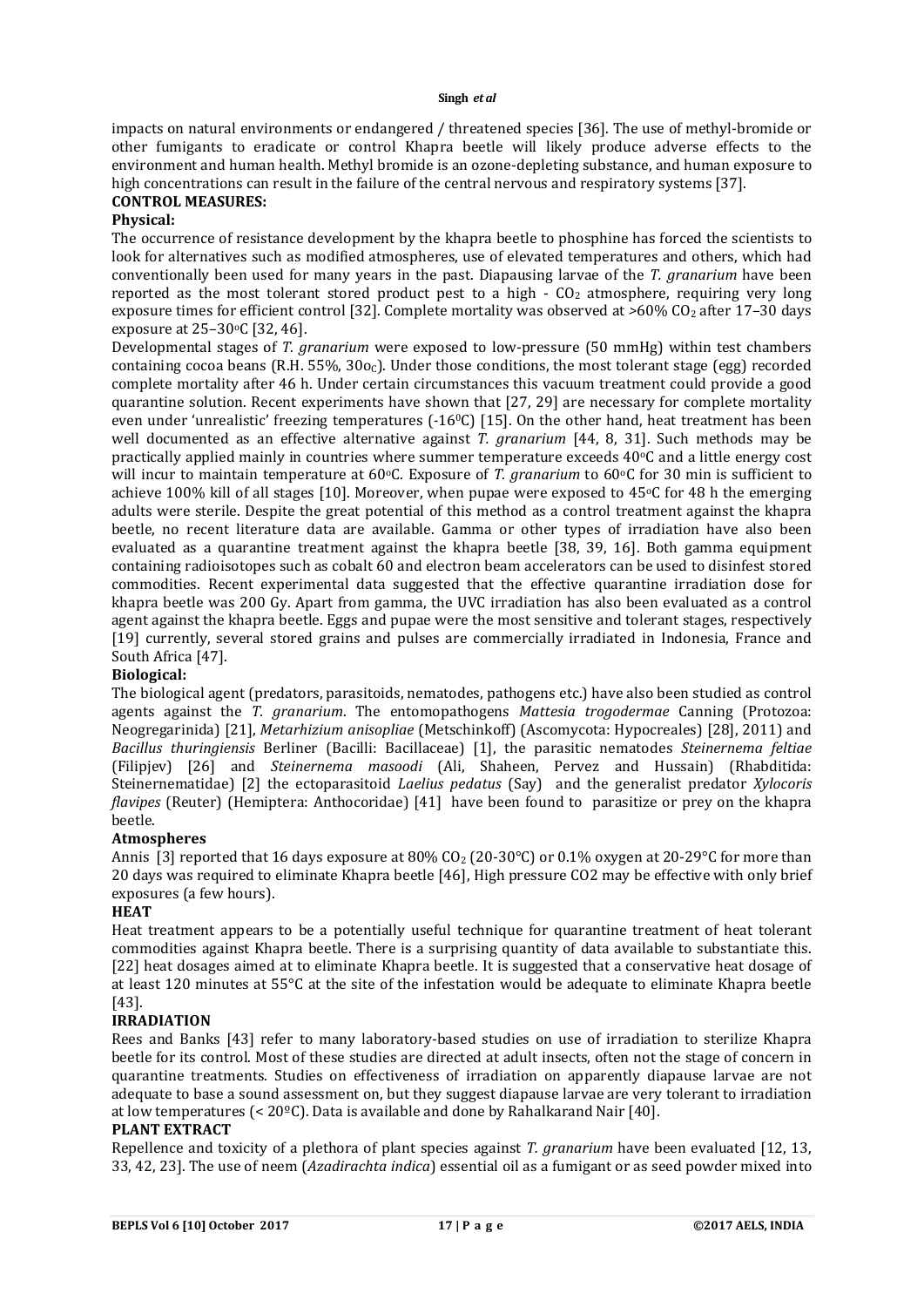grain seemed to be an effective and cheap method to control the pest especially in developing countries [45, 34, 14].

#### **Chemical**

Consignment to be fumigated with Methyl Bromide @ 80 gm/cu.m. for 48 hrs and endorsement of additional declaration in Phytosanitary Certificate "The goods are free from *T. granarium*).

Apply aluminum phosphide (available in 0.6 g and 3 gram tablets) @ 3 tablets (3 gram each) per ton of food grains lot with help of an applicator. Choose the fumigant and work out the requirement based on the following guidelines.

#### **REFERENCES**

- 1. Ahmedani, M. S., Khaliq, A., Haque, M. I., (2007). Scope of commercial formulations of *Bacillus thuringiensis* Berliner as an alternative to methyl bromide against *Trogoderma granarium* Pakistan journal of Botany, 11, 316– 320.
- 2. Ali, S. S., Asif, M., Sirvastava, S. P., Shankar, P., (2011). First report on susceptibility of khapra beetle (*Trogoderma granarium*) against *Steinernema masoodi* and its in vivoproduction, Trends in Bioscience, **4**: 140–141.
- 3. Annis, P.C., (1987). Towards rational controlled atmosphere dosage schedules: a review of current knowledge. Proc. 4th Working Conf Stored-Prod. Prot., Tel Aviv, Isreal, 128-148.
- 4. Anonnymous, (2005). Plant health Australia grains industry bio-security plan, 1-21.
- 5. Anonnymous, (2012). Plant Protection and Quarantine, *APHIS fact sheet,* 1-2.
- 6. APHIS, (1984). United States Action plan; Khapra beetle *Trogoderma granarium* Everts, APHIS USDA, USA Ctsheet,1-114.
- 7. Banks, H. J., (1977). Distribution and establishment of *Trogoderma granarium* Everts (Coleoptera :Dermestidae): Climatic and other influences. Journal of Stored Product Research, 13, 183-202.
- 8. Battu, G. S., Bains, S. S., Atwal, A. S., (1975). The lethal affects of high temperature on the survival of the larvae of *T. granarium* Everts. Indian Journal of Ecology, 2, 98–102.
- 9. Bousquet, Y., (2010). Beetles Associated with Stored Products in Canada: An Identification Guide. Agri. Canada Research Branch Publication, 19-54.
- 10. Burges, H. D., (2008). Development of the khapra beetle, *T. granarium*, in the low part of its temperature range Journal of Stored Product Research, 44, 32–35.
- 11. Butcher, M. J., Dean, K. R., (1995). Management plan for Warehouse beetle in Western Australia. Agriculture Protection board of Western Australia,1-16.
- 12. Cis, J., Nowak, G., Kisiel, W., (2006). Antifeedant properties and chemotaxonomic implications of sesquiterpene lactones and syringin from *Rhaponticum pulchrum*. Biochemical Systematics and Ecology, 34, 862–867.
- 13. Derbalah, A. S., 2012. Efficacy of some botanical extracts against *Trogoderma granarium* in wheat grains with toxicity evaluation. Science World Journal Article ID, 639854.
- 14. Egwurube, E., Magaji, B. T., Lawal, Z., (2010). Laboratory evaluation of neem (*Azadirachta indica*) seed and leaf powders for the control of khapra beetle, *Trogoderma granarium* (Coleoptera: Dermestidae) infesting groundnut. International Journal of Agriculture and Biolog,12, 638–640.
- 15. Eliopoulos, P. A., Prasodimou, G. Z., Pouliou, A.V., 2011.Time-mortality relationships of larvae and adults of grain beetles exposed to extreme cold. Crop Protection 30, 1097–1102.
- 16. El-Lakwah, F. M. A., Gharib, M. S. A., (2005). Efficacy of diatomaceous earth dust under modified atmospheres against some stored grain insects. Annals of Agriculture Sciences, 43, 449–460.
- 17. Emery, R. N., (1999).Warehouse Beetle (*Trogoderma variable*). Farmnote No. 77, Agriculture Western Australia. Enclosures for pest and quality management of bagged milled rice. Entomological Research, 46, 311–355.
- 18. FAO, (1981).United States–khapra beetle infestations reported. FAO Plant Protec. Bull. 29-30.
- 19. Ghanem, I., Shamma M., (2007). Effect of non-ionizing radiation (UVC) on the development of *Trogoderma granarium* Everts. Journal of Stored Product Research, 43, 362–366.
- 20. Hava, J., (2011). Dermestidae of the world (Coleoptera) Catalogue of the all known taxons.
- 21. Henry, J. E., (1981). Natural and applied control of insects by protozoa. Annual Review of Entomology, 26, 49–83
- 22. Husain, M. A. (1923). Preliminary observation on lethal temperatures for the larvae of Khapra beetle, pest of stored wheat. Proc. Fourth Entomological Meeting, Pusa, 240-248.
- 23. Jakhar, B. L., Jat, S. L., (2010). Efficacy of plant oils as grain protestants' against khapra beetle *Trogoderma granarium* Everts in wheat. Indian Journal of Entomology, 72, 205–208.
- 24. Jood, S., Kapoor, A. C., Singh, R., (1995). Polyphenol and phytic acid contents of cereal grains as affected by insect infestation. Journal of Agriculture and Food Chemestry, 43, 435-438.
- 25. Jood, S., Kapoor, A. C., Singh, R., (1996a). Chemical composition of cereal grains as affected by storage and insect infestation. Tropical Agriculture, 73, 161-164.
- 26. Kamionek, M., Sander, H., (1977). The pathogenicity of *Neoaplectana carpocapsae* in relation to its hosts in twospecies combinations. Journal of Agricultural Technology, 1, 43–54.
- 27. Karnowski, W., (2002). *Trogoderma granarium*, diagnostic protocols for regulated pests. Bull. OEPP/EPPO, 32, 299–301.
- 28. Khashaveh, A., Safaralizadeh, M. H., Ghosta, Y., (2011). Pathogenicity of Iranian isolates of *Metarhizium anisopliae* (Metschinkoff) (Ascomycota: Hypocreales) against *Trogoderma granarium* Everts (Coleoptera: Dermestidae). Bihar Biology, 51–55.